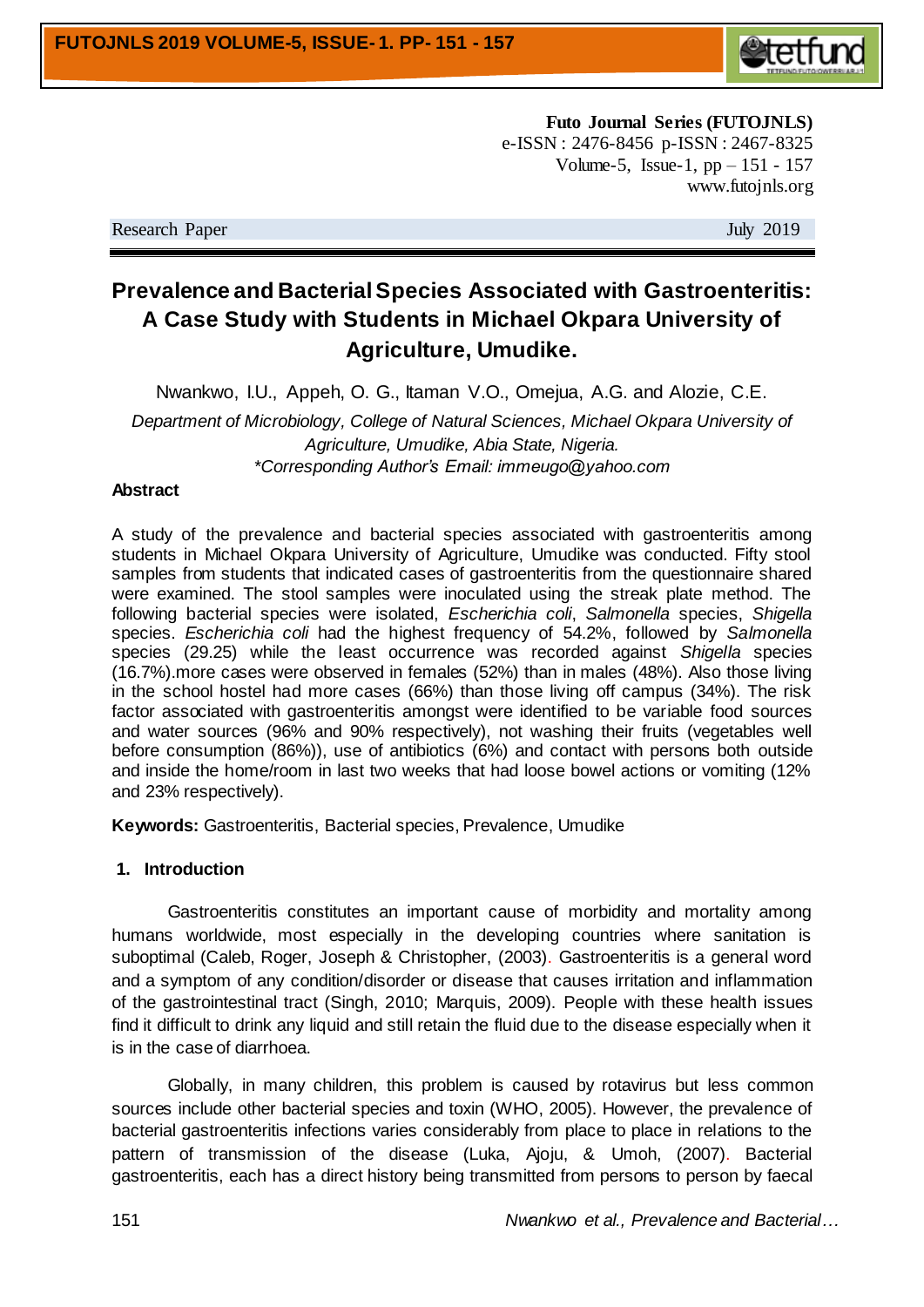

oral route during which the organism are discharged in human stool, thus wide spread contamination of the environment occurs (Ethelberg, Olsen, Gerner-Smidt, & Molbak (2004). Bacterial gastroenteritis is usually uncomfortable but self-limited. It can occur in any age group or population. It can be a symptom of a mild condition such as stress or indigestion. Most cases are highly infectious, although gastroenteritis may occur after ingestion of drugs and chemical toxins e.g. metals and plant substances. However, the geographical location and pattern of transmission of the disease are related to the variation observed in prevalence and bacterial species associated with gastroenteritis (CDCP, 2017).

Certain bacterial species like *Salmonella*, *Shigella*, *Campylobacter*, *Escherichia coli*, *Aeromonas* and *Yersinia* have been identified as organisms which are likely to cause this disease in an environment (Szajewska, 2010; Collee & Miles, 2007; Ronald, 1997).

Lanata (2007) and Yeager, Husty, Bartolini, Roja & Lanata (2005) documented certain predisposing factors of bacteria species associated with gastroenteritis. These includes living or travelling to areas of poor sanitation facilities, eating a food that is mass prepared without proper quality control, drinking untreated water from stream or well or still from any unreliable source, consuming a raw food like fish oyster unwashed fruits/vegetable or an improperly cooked food and a weakened immune system due to system malfunction like HIV/AIDS, cancer or diabetes.

Poor socio-economic conditions promotes the survival and transmission of the bacterial gastroenteritis. Also feacal contamination of food or water is the main route of transmission. Federal health bulletin (2007) reported that about 40% of people are liable to undergo or are most affected by bacterial gastroenteritis because of heavy infection and unfavourable conditions encountered in institution and also for their vulnerability to nutritional deficiencies.

Nevertheless, the pertinent of the prevalence of bacterial gastroenteritis among students in an institution cannot be over emphasized, hence check-up at intervals is required concerning this disease condition among students. This study therefore is aimed at determining the prevalence and bacterial species associated with gastroenteritis amongst students of Michael Okpara University of Agriculture Umudike and to identify the risk factor associated with it.

# **2. Materials and Methods**

# **2.1. Study Area**

The study was conducted in Michael Okpara University of Agriculture, Umudike. The University is located in the well-known agricultural training and research community of Umudike along Umuahia to Ikote Ekpene road, in the south eastern zone of Nigeria. It lies between longitude 7 degrees and 7 degrees 05'E and latitude 5 degrees 25'N.

# **2.2. Collection of Samples**

Fifty stool samples were collected from students that indicated cases of gastroenteritis from the questionnaire (the questionnaire covered symptoms experienced by a person in the previous two week and exposure to potential risk factors preceding these symptoms). Among the fifty samples, 17 samples were from those living off campus (8 females and 9 males) and 23 samples from those living in the school hostel (females -18; males -15). Well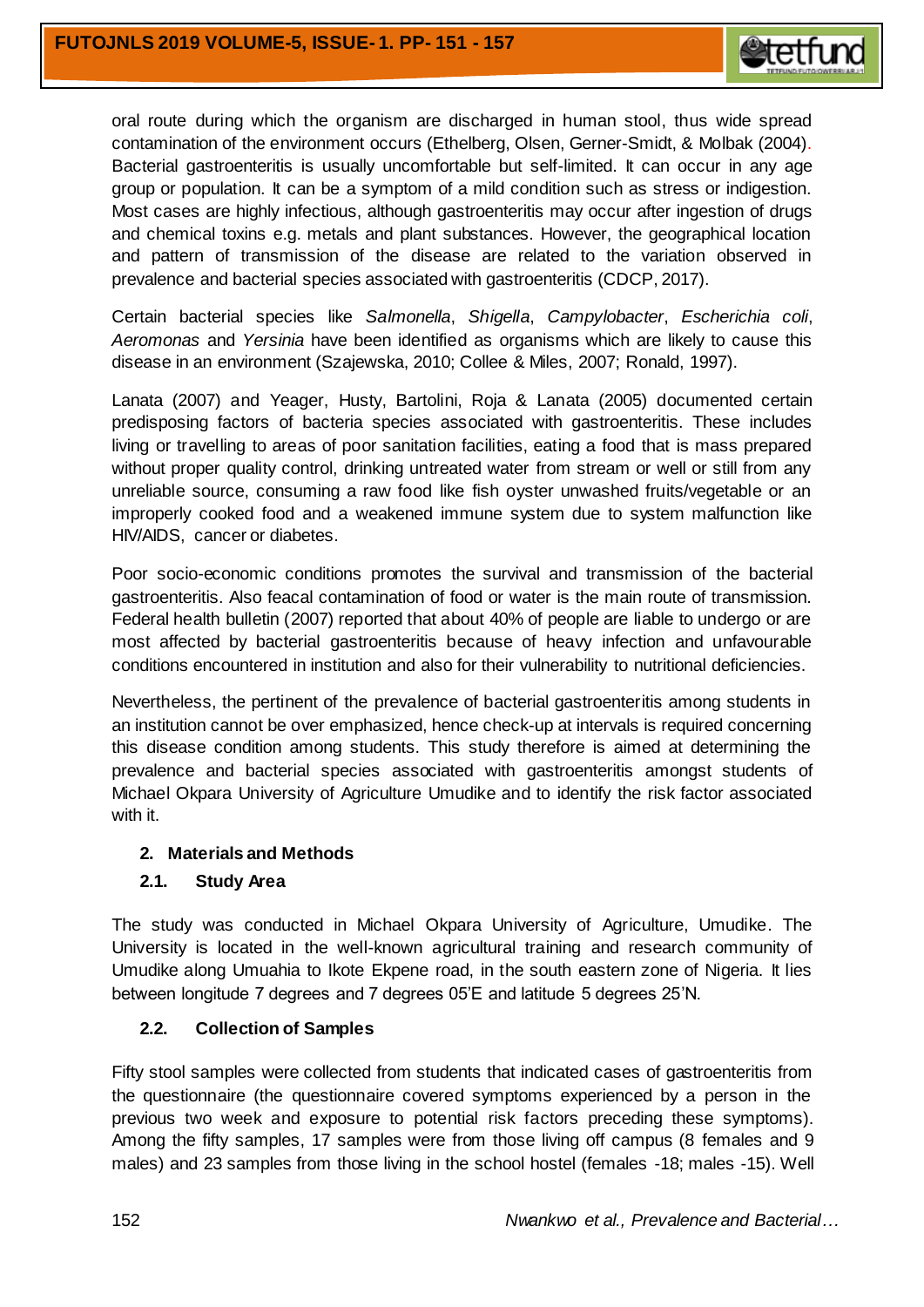

labelled sterile universal containers are used for the collection of the stool this was taken to the laboratory within 30minutes to 1hour after provision.

## **2.3. Isolation of the Bacterial Species**

Each of the stool samples was inoculated onto a culture media (nutrient agar, MacConkey agar and salmonella-shigella agar) using the streaking method of the inoculation and thereafter, the plates were incubated at 37°C for 24 hours. After inoculation, distinct colonies were picked and sub-cultured at the same temperature and time to obtain a pure culture.

## **2.4. Morphological Examination and Biochemical Identification of the Isolates**

The isolates were morphologically examined through grams staining and biochemically identified through motility testing, sugar fermentation test, IMViC test, catalase test and oxidase test.

#### **3. Result**

The number of cases of gastroenteritis among students in relations to their gender and residency is shown in table 1. Out of the 137 questionnaire obtained, 50 students indicated having gastroenteritis. 52% (26) of the cases was recorded against females while 48% (24) was recorded against males. Most cases of gastroenteritis was observed with students living in the school hostel (66%) and 34% gastroenteritis was observed with those living offcampus.

| <b>Residential status</b> | Gender |         | Percentage |
|---------------------------|--------|---------|------------|
|                           | Male   | females |            |
| Hostel                    | 15     | 18      | 66%        |
| Off-campus                | 9      | 8       | 34%        |
| Total                     | 24     | 26      |            |
| Percentage                | 48%    | 52%     | 100%       |

Table 1: Distribution of bacterial gastroenteritis by gender and residential status

NB: Total number of questionnaire shared = 200; total number of questionnaire returned = 137; number indicative of gastroenteritis  $= 50$ 

The cultural, morphological and biochemical examination revealed that *Escherichia coli*, *Salmonella* sp and *Shigella* sp are the most common bacterial pathogens responsible for gastroenteritis amongst students of Michael Okpara University of agriculture, Umudike. The frequency of the occurrence of these bacterial isolates are shown in table 2. Among the three bacterial isolates *E*. *coli* had the highest frequency of occurrence (54.2%) followed by *Salmonella* sp (29.2%) and the least *Shigella* sp (16.7%).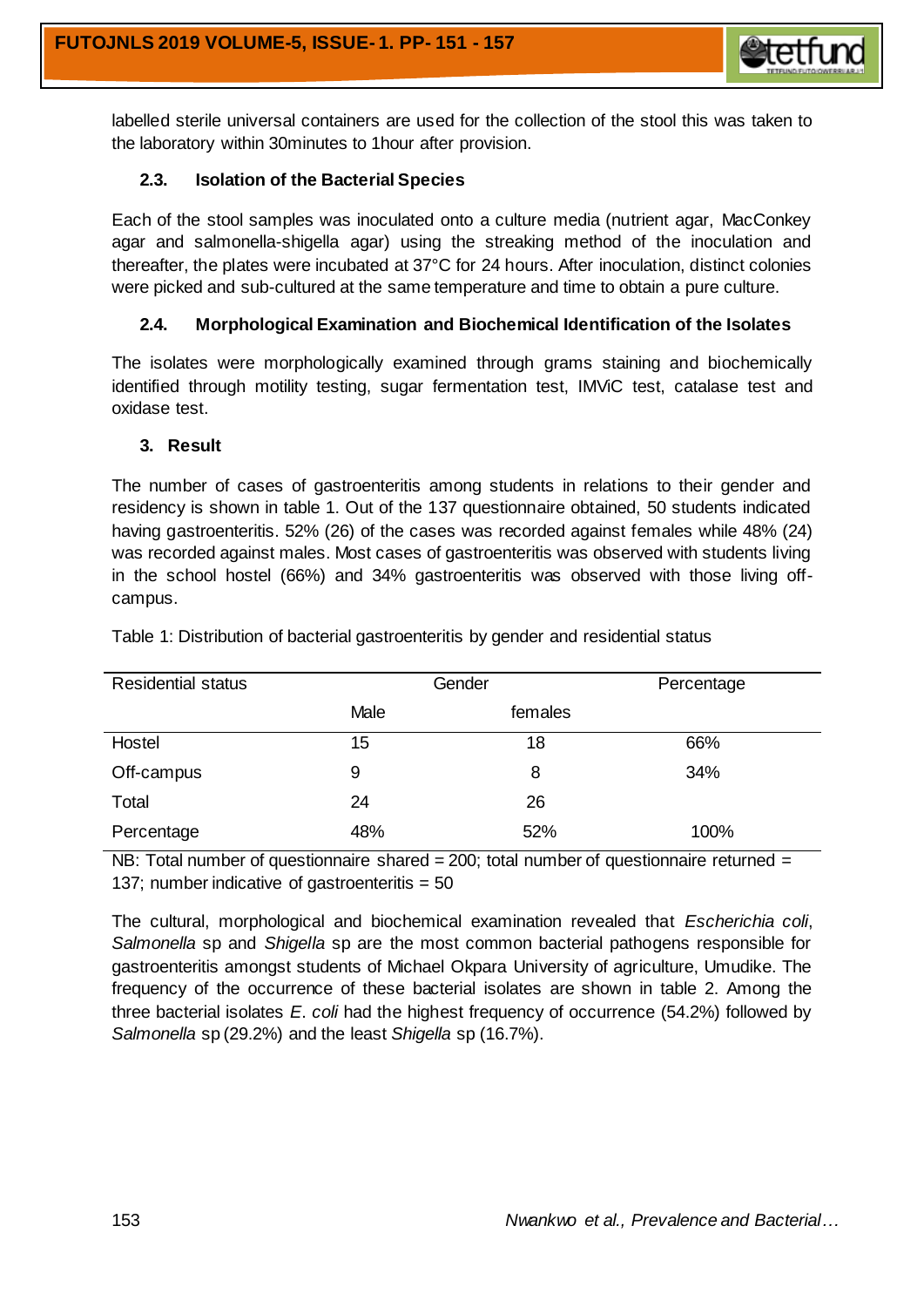

| <b>Bacterial isolates</b> | Number of isolated bacteria | Percentage occurrence |
|---------------------------|-----------------------------|-----------------------|
| Escherichia coli          | 13                          | $54.2\%$              |
| Salmonella species        |                             | 29.2%                 |
| Shigella species          |                             | 16.7%                 |

Table 2: Frequency of occurrence of the bacterial isolates

Table 3 shows the risk factors of gastroenteritis. As observed from the table, 96% of the students got the food from variable sources like the meal prepared by self, bought from food vendors and eating from the cafeterias in the campus. Only 4% of the students eats food that was prepared by themselves. Again 90% of the students indicated that they drink and make use of water from variable sources like bore-hole, rain water, sachet water and bottled water. 54% of the students always wash their hands after visiting the comfort room while 46% does not. 86% of the students indicated that they do not always wash their fruits/vegetables well before consumption. It is also that only 6% of gastroenteritis among students was induced by the use of antibiotics. 12% of the students indicated that they had contact home/room with persons who had vomiting or loose bowel action in the last two weeks while 23% indicated that they had contact with person who had vomited or had loose bowel actions in the last two weeks inside their homes/rooms.

Table 3: Risk factors associated with gastroenteritis

| S/N    | Variables                                                                      | <b>Number</b><br>$(n=50)$ | Percentage |
|--------|--------------------------------------------------------------------------------|---------------------------|------------|
| A      | <b>Sources of food</b>                                                         |                           |            |
|        | Cooked by self                                                                 | $\overline{2}$            | 4%         |
| ii     | Bought from vendors                                                            |                           |            |
| Ϊİ     | From cafeterias in campus                                                      |                           |            |
| iv     | Variable sources (self, café, vendors)                                         | 48%                       | 96%        |
| B      | <b>Water sources</b>                                                           |                           |            |
| L      | Bore-hole                                                                      |                           |            |
| ii.    | Rain water                                                                     |                           |            |
| iίi    | Sachet water                                                                   | 5                         | 10%        |
| İV     | <b>Bottled water</b>                                                           |                           |            |
| v<br>C | No particular one (i.e. any of the above available)<br><b>Hygiene practice</b> | 45                        | 90%        |
| Ť.     | Always washes hand after visiting comfort room                                 | Yes: 27                   | 54%        |
|        |                                                                                | No: 23                    | 46%        |
| ii.    | Always washes hands after contact with soil/dirt                               | <b>Yes: 21</b>            | 42%        |
|        |                                                                                | No: 29                    | 58%        |
| Ϊİ     | Washes fruits/vegetables well before consumption                               | Yes: $7$                  | 14%        |
|        |                                                                                | No: 43                    | 86%        |
| iv     | Drug induced diarrhoea                                                         |                           |            |
| v      | Took antibiotics in the last two weeks                                         | Yes: $3$                  | 94%        |
|        |                                                                                | No: 47                    | 6%         |
| D      | <b>Persons contact</b>                                                         |                           |            |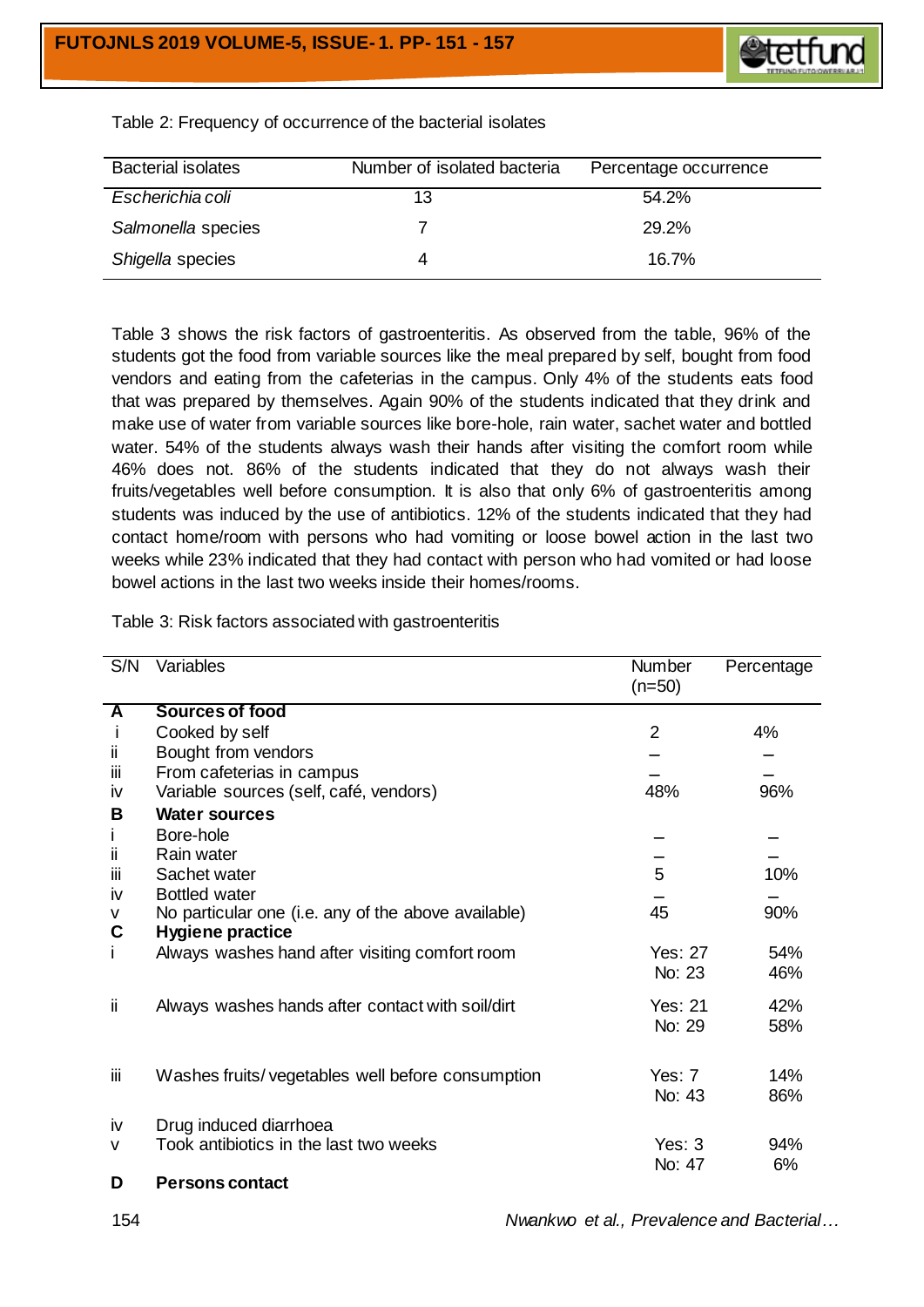**FUTOJNLS 2019 VOLUME-5, ISSUE- 1. PP- 151 - 157**



| i.  | Contact outside home/room with persons who had vomiting<br>or loose bowel action in last two weeks | Yes: $6$<br>No: 1<br>Don't | 12%<br>2%<br>86% |
|-----|----------------------------------------------------------------------------------------------------|----------------------------|------------------|
|     |                                                                                                    | know: 43                   |                  |
| ji. | Presence of a person who had vomited or had loose bowel                                            | <b>Yes: 23</b>             | 46%              |
|     | action in last two weeks inside home/room                                                          | No: 27                     | 54%              |
| E.  | Socio-economic status                                                                              |                            |                  |
| j.  | Lowest                                                                                             |                            |                  |
| ii. | Lower middle                                                                                       | 9                          | 18%              |
| iii | Upper middle                                                                                       | 37                         | 74%              |
| iv  | <b>Highest</b>                                                                                     | 4                          | 8%               |

## **4. Discussion**

The prevalence of gastroenteritis as observed in this study was relatively not high. This indicates a high. This indicates a high level of hygiene practices and safe care amongst students of Michael Okpara University of Agriculture, Umudike. In this study, the presence of a person with gastroenteritis may indicate either person to person transmission or simultaneous exposure to a point source. This is in line with what was reported by Kay, Fleisher & Salmon (1994) and Uhnoo, Wadell & Svensson (1986). That person to person transmission of gastroenteritis is a common route of transmission. In a study of gastroenteritis amongst bathers, Kay *et al*., (1994) found that prior gastroenteritis in a family member was a risk factor. This explains why those students who indicated that they had contact with indicative symptoms of gastroenteritis in the last two weeks before the time of sampling came down with gastroenteritis. Potentially there is an opportunity through health education, to reduce the spread of gastroenteritis amongst people sharing the same home/room.

Antibiotics-associated diarrhoea is a well-recognized phenomenon (McFarland, 1998). In this study antibiotics use was associated with 6% occurrence of gastroenteritis. While the use of antibiotics may be necessary, potentially there are opportunities to reduce the prevalence of diarrhoea in terms of both choice and over prescribing antibiotics.

The detection of bacterial gastroenteritis by gender and residential status that gastroenteritis is highest among students living in the school hostel (66%) while those living off campus had least percent of 24%. Also more cases of gastroenteritis were recorded among females (52%) than males (48%). This is indicates that both sexes spend more time in either washing or hanging around unhygienic environments. They are also often in contact with dirt hands through handshakes.

However, three bacterial species were identified to be associated with gastroenteritis amongst students in Michael Okpara University of Agriculture, Umudike. Amongst the three bacterial isolates were *Escherichia coli* (54.2%), *Salmonella* species (29.2%) and *Shigella* species (16.7%). The trend in the rates of occurrence of these isolates resembles what was reported by Pawlowski, Warren & Guerrant, (2009) were *Escherichia coli* was implicated in the majority of cases of gastroenteritis, followed by *Campylobacter* sp, *Salmonella* sp and *Shigella* sp in that order. Aside from this, these findings are comparatively related to a report of a research study carried in an Australian University by Robins, Bordun, Tauschek, Bennett, Russel & Oppedisamo (2004) where he reported that *Escherichia coli* had the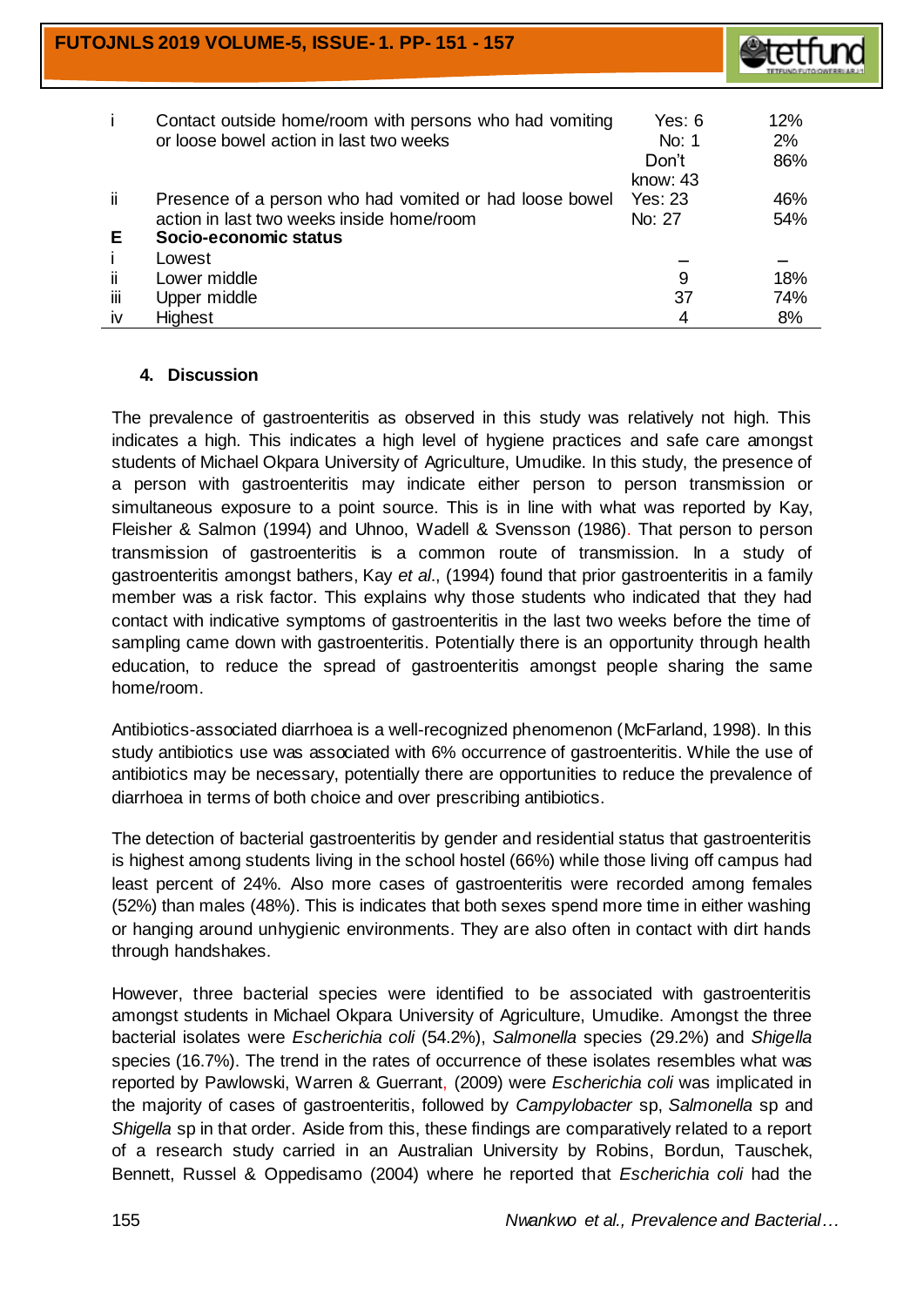

highest occurrence of 28%, *Salmonella* species had 12% and *Shigella* species had just 4%. Natro & Kaper, (2009) also reported that the rate of *Escherichia coli* is possibly the only organism with the highest occurrence and detection from a stool sample of a gathering like an institution. Research studies have attributed this high endermicity to poor environmental states, poor hygiene, lack of good water supply and also indiscriminate defecation (Faecheem & Jamison, 2009).

# **5. Conclusion**

Gastroenteritis is a significant cause of morbidity amongst students. Its prevalence was relatively not high amongst students of Michael Okpara University of Agriculture, Umudike; though it varied with gender and residential status of students. The leading etiological agent of gastroenteritis was *Escherichia coli*, followed by *Salmonella* sp and the least *Shigella* species. The major risk factors identified were poor water sources, unhygienic practices, use of antibiotics amongst others. Since this infection can cause reduction in health status of an individual, it is advisable that those practices that could lead to bacterial contamination of food and water be strictly avoided.

# **References**

- Caleb, K. K., Roger, G., Joseph, S. B. & Christopher, D. (2003). Managing Acute Gastroenteritis among Children: Oral Rehydration, Maintenance & Nutritional Therapy. *CDC MMRW Recommendations & Reports*. 52(16), 1-16.
- Centre for Disease Control & Prevention (CDCP). (2012). Viral Gastroenteritis.www.edu.gov. [Retrieved on 04/03/2017]
- Collee, J.G. & Miles, R.S. (2007): test for the identification of bacteria In: (Eds.) J. G. Collee, J. P. Duguid, A. G. Fraser & B. P. Marimion). *Mackie & McCartney's Practical Medical Microbiology*. ELBS, London. 141-160.
- Ethelberg, S., Olsen, K. E., Gerner-Smidt, P. & Molbak, K. (2004). House hold outbreaks among culture confirmed cases of bacterial gastrointestinal diseases. *American Journal of Epidemiology,* 159, 406-412.
- Faechem, R.G. & Jamison, D.T. (2009). Disease & Mortality in Sub-Saharan Africa. 1st ed. Oxford University press Washington. 750
- Federal Health Bulletin (2007). Bacterial Gastroenteritis *www.edu.gov.*[Retrieved on 04/08/2017].
- Kay, D., Fleisher, J. & Salmon, R., (1994). Predicting likelihood of gastroenteritis from sea bathers, results from romized exposure. Lancet. 344, 905-909.
- Lanata, C.F. (2007). Studies of food hygiene & diarrheal diseases. *International Journal of Environmental Health Resources* 13, 175-183.
- Luka, S. A., Ajoju, I. & Umoh, J. U. (2007). Helminthosis among primary school children in leve Local Government Area of Kaduna State, Nigeria. *The Journal of Parasitology* 21, 109-116.
- Marquis, R. E. (2009). Encarta premium study, Redmond, Washington D.C.: Bacterial Microsoft Corporation 1993-2008.
- McFarl, L. V. (1998). Epidermiology, risk factors & treatment for antibiotic-associated diarrhoea. *Digest of Disease* 16, 292-307.
- Natro, J. P. & Kaper, J.B. (2009). Diarrhoeagenic *Escherichia coli*. *Clinical Microbiology* 11, 142-201.